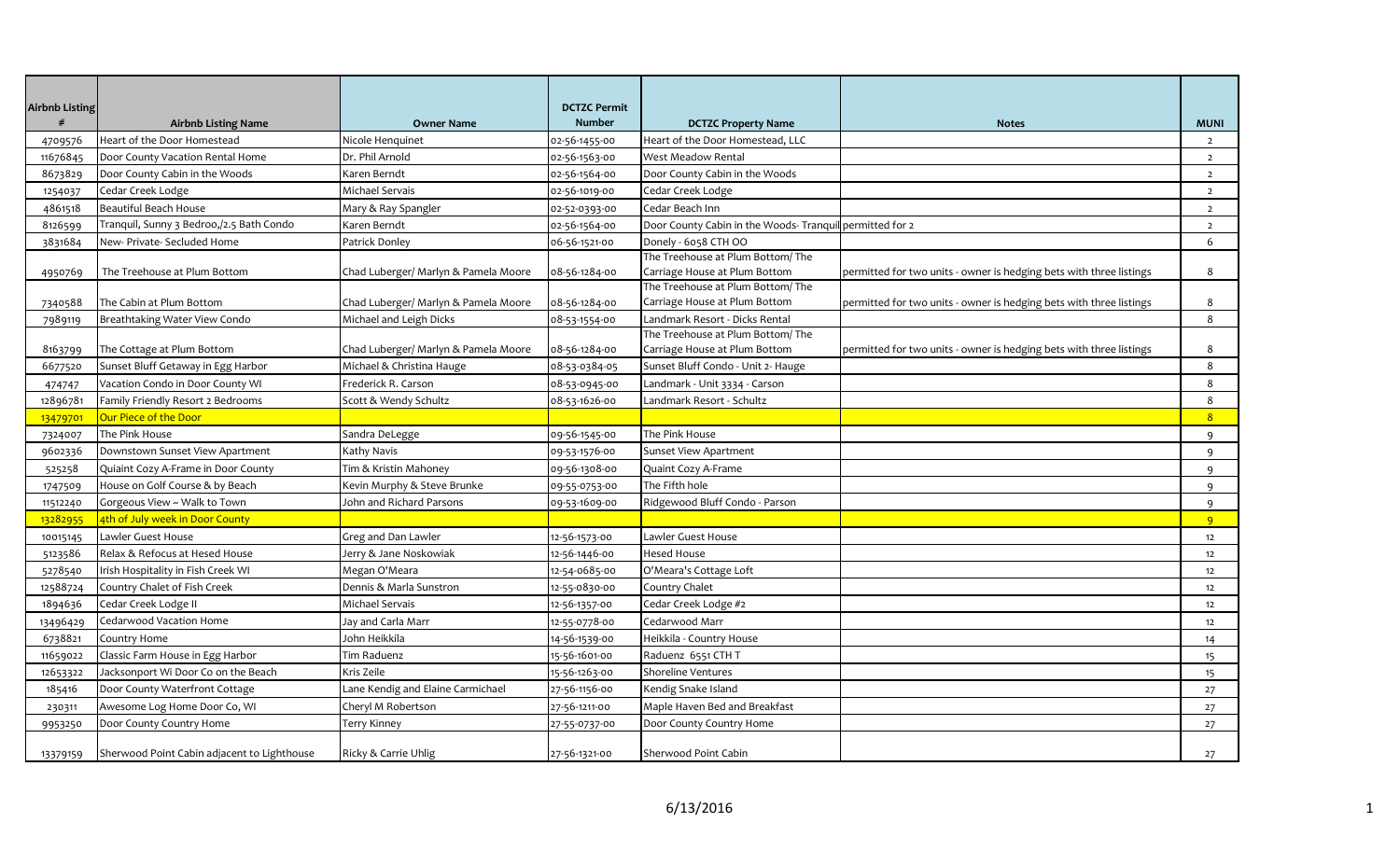| <b>Airbnb Listing</b> |                                       |                                | <b>DCTZC Permit</b> |                                   |                                                     |                |
|-----------------------|---------------------------------------|--------------------------------|---------------------|-----------------------------------|-----------------------------------------------------|----------------|
| #                     | <b>Airbnb Listing Name</b>            | <b>Owner Name</b>              | <b>Number</b>       | <b>DCTZC Property Name</b>        | <b>Notes</b>                                        | <b>MUNI</b>    |
| 634251                | Door County Lakefront Cottage         | Diane Christell                | 32-56-1250-00       | Door County Lakefront Cottage     |                                                     | 32             |
| 5394977               | Three Sisters Farm Meadow House       | Tim and Kathleen Kay           | 32-56-1523-00       | Summer Sleeping House - Kay       | permitted for three units                           | 32             |
| 9818691               | Charming 1880's Log Cabin             | Terry & Kermit Bott            | 32-55-0770-00       | Doc's Hideaway                    |                                                     | 32             |
| 8346814               | Three Sister Meadow Main House        | Tim and Kathleen Kay           | 32-56-1523-00       | Three Sisters Farm                | permitted for three units                           | 32             |
| 1017049               | Door County Getaway - Sleeps 6        | James Hedman                   | 32-53-1306-00       | Northbluff Retreat                |                                                     | 32             |
| 896560                | Terra Cottages Gills Rock 2           | Deborah "Sophie" Taubert Gehan | 32-55-0124-00       | Terra Cottages                    | permitted for five units                            | 32             |
| 1036370               | Eclectic Style Cottage                | Tim Raduenz                    | 32-56-0930-00       | <b>EBDC-Raduenz</b>               |                                                     | 32             |
| 897991                | Terra Cottages Gills Rock, Door Co.   | Deborah "Sophie" Taubert Gehan | 32-55-0124-00       | Terra Cottages                    | permitted for five units                            | 32             |
| 2336212               | Terra Cottages Gills Rock, Door Co.   | Deborah "Sophie" Taubert Gehan | 32-55-0124-00       | Terra Cottages                    | permitted for five units                            | 32             |
| 8282578               | The Cottage on Cottage Rd             | Mark and Kari Speltz           | 32-56-1560-00       | The Cottage on Cottage Road       |                                                     | 32             |
| 3904298               | Tree Tops Delight II                  | Eileen and Geordge True        | 32-56-1331-00       | Tree Top Delight - True           | permitted for two units                             | 32             |
| 1300502               | Treetops Delight in Northern Door     | Eileen and Geordge True        | 32-56-1331-00       | Tree Top Delight - True           | Permitted for two units                             | 32             |
| 1807644               | First Floor with Forest View          | Loren & Helen Fandrei          | 32-56-1341-00       | Granpa's House Rental Door Co WI  |                                                     | 32             |
| 896385                | Sunny Cottage in Ellson Bay           | Deborah "Sophie" Taubert Gehan | 32-55-0124-00       | Terra Cottages                    | permitted for five units                            | 32             |
| 63831822              | Nor Dor Escape                        | Benjamin Piller                | 32-56-1418-00       | Piller-Gill Rock                  |                                                     | 32             |
| 12034716              | Fleetwing Cottage on Garrett Bay      | Mary Ann Rademacher            | 32-55-0455-00       | Fleetwing                         |                                                     | 32             |
| 12173811              | The Chalet on Garret Bay              | Mary Ann Rademacher            | 32-56-1606-00       | Chalet, The                       |                                                     | 32             |
| 6795558               | Summer Sleeping House                 | Tim and Kathleen Kay           | 32-56-1523-00       | Three Sisters Farm                | permnitted for 3                                    | 3 <sup>2</sup> |
| 13368133              | Delightful 2 Bdrm B&B                 | Kathleen Schmidt               | 32-54-1638-00       | Hummingbird B&B                   |                                                     | 32             |
| 4860774               | Huge House on Glidden Drive           | Mary & Ray Spangler            | 33-56-0400-00       | Mary's Beach House                |                                                     | 33             |
| 3047435               | Cottage on Lake in State Park         | Barb & Gil Hoffman             | 33-56-1429-00       | Cottage on Lake                   |                                                     | 33             |
| 12323917              | Woodsy Retreat on Lake Michigan       | Joan Shiels                    | 33-56-1627-00       | Woodsy Retreat on Lake Michigan   |                                                     | 33             |
| 13328872              | Door County Dream House               | Fred suchy                     | 33-56-0695-00       | Door County Dream Home            |                                                     | 33             |
| 2613362               | The Cotter Cottage                    | Brandon Cotter                 | 34-56-1371-00       | The Cotter Cottage                |                                                     | 34             |
| 13111748              | Condo at Highland Greens              | Sarah George                   | 34-53-1039-00       | George's Getaway                  |                                                     | 34             |
| 12672427              | Beach view waterfront park access!    | Dawn and Walter Nawrot         | 34-56-1620-00       | Parkview Drive - Nawrot           |                                                     | 34             |
| 10732512              | Private BR/BA, FRPLCE, Historic B&B   | Dennis Statz                   | 35-52-0856-00       | White Lace Inn                    | permitted for eighteen - six units listed on Airbnb | 35             |
| 9091864               | Porthaven                             | Joe Fittshur                   | 35-56-1329-00       | Port Haven Executive Home         |                                                     | 35             |
| 3324489               | Downtown Sturgeon Bay, Arbor          | RME Holdings - Robert Esposito | 35-53-1452-00       | Arbor and Postcard - RME Holdings | Permitted for two units                             | 35             |
| 8129738               | Sturgeon Bay Doll House               | Patrice Sebastian              | 35-56-1565-00       | Sturgeon Bay Doll House           |                                                     | 35             |
| 10704789              | Private BR/BA, WHRPL, Historic B&b    | Dennis Statz                   | 35-52-0856-00       | White Lace Inn                    | permitted for eighteen - six units listed on Airbnb | 35             |
| 9506189               | Diplomat Bed and Breakfast            | Tami Dal Santo                 | 35-54-1544-00       | Diplomat Bed and Breakfast        | permitted for six units                             | 35             |
| 3190446               | Downtown Sturgeon Bay - Postcard      | RME Holdings - Robert Esposito | 35-53-1452-00       | Arbor and Postcard - RME Holdings | Permitted for two units                             | 35             |
| 10569102              | Private BR/BA, FRPLCE, Historic B&B   | Dennis Statz                   | 35-52-0856-00       | White Lace Inn                    | permitted for eighteen - six units listed on Airbnb | 35             |
| 10731586              | Private BR/BA, FP & WHO, Historic B&B | Dennis Statz                   | 35-52-0856-00       | White Lace Inn                    | permitted for eighteen - six units listed on Airbnb | 35             |
| 10700860              | Private BR/BA, Whrlpl, Historic B&B   | Dennis Statz                   | 35-52-0856-00       | White Lace Inn                    | permitted for eighteen - six units listed on Airbnb | 35             |
| 3280736               | Door County Waterfront Cottage        | CenterPointe Yacht Services    | 35-56-0911-00       | CenterPointe Marina               | permitted for three units                           | 35             |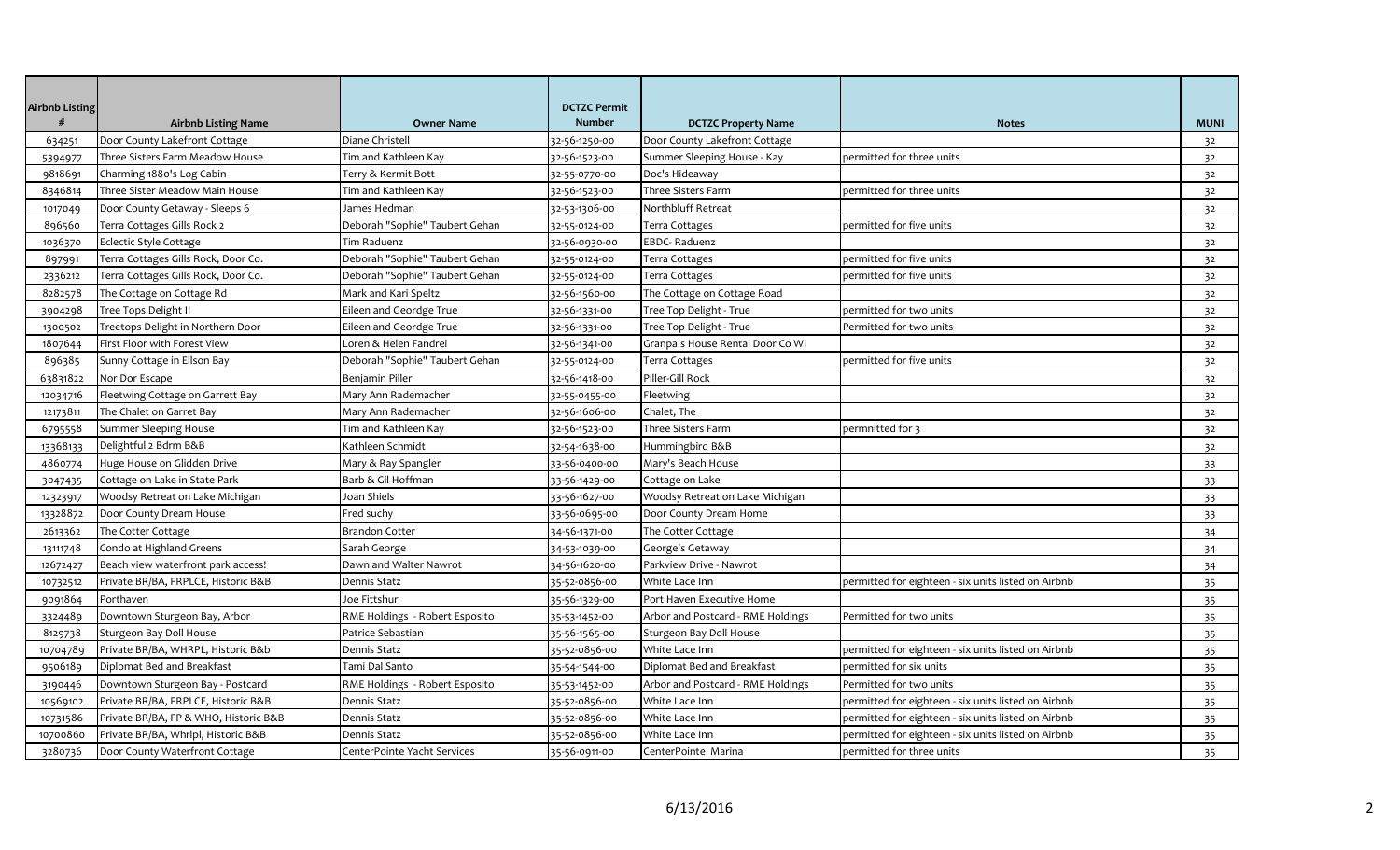| <b>Airbnb Listing</b> | <b>Airbnb Listing Name</b>                 | <b>Owner Name</b>                              | <b>DCTZC Permit</b><br><b>Number</b> | <b>DCTZC Property Name</b>               | <b>Notes</b>                                        | <b>MUNI</b>     |
|-----------------------|--------------------------------------------|------------------------------------------------|--------------------------------------|------------------------------------------|-----------------------------------------------------|-----------------|
| 10730935              | Private BR/BA, FP & WHP, Historic B&B      | Dennis Statz                                   | 35-52-0856-00                        | White Lace Inn                           | permitted for eighteen - six units listed on Airbnb | 35              |
| 10283729              | Historic Family Farm                       | Tom Mickelson                                  | 35-56-1579-00                        | Historic Family Farm                     |                                                     | 35              |
| 6253565               | Lake Lane Cottages in Door County          | Rob Vogel                                      | 36-56-0869-00                        | Lake Lane Cottages                       | permitted for 3                                     | 35              |
| 12793691              | Downtown Sturgeon Bay Villa Suite          | Robert & Teresa Esposito                       | 35-53-1628-00                        | Villa and Corner Suite                   | permitted for 2                                     | 35              |
| 12792862              | Downtown Sturgeon Bay CornerSuite          | Robert & Teresa Esposito                       | 35-53-1628-00                        | Villa and Corner Suite                   | permitted for 2                                     | 35              |
| 12009002              | Motor Sailor for Rent                      |                                                |                                      |                                          |                                                     | 35 <sub>1</sub> |
| 13001169              | <b>Gem Down the Lane</b>                   | Carrie Rollins/ Estate of Jane Meacham         |                                      |                                          |                                                     | 35 <sub>1</sub> |
| 3518762               | Downtown Sturgeon Bay, Door County         | Hans Reumschuessel                             | 35-56-1437-00                        | Downtown Sturgeon Bay                    |                                                     | 35              |
| 13257277              | Door County Easy Living                    |                                                |                                      |                                          |                                                     | 35 <sub>2</sub> |
| 11700582              | Lake Lane Cottages Camper                  | Rob Vogel                                      | 36-56-0869-00                        | Lake Lane Cottages                       | permitted for 3                                     | 36              |
| 11699220              | Lake Lane Cottage                          | Rob Vogel                                      | 36-56-0869-00                        | Lake Lane Cottages                       | permitted for 3                                     | 36              |
| 5585456               | On the shore of Lake Michigan              | Ann Emmerich<br>36-56-1487-00                  |                                      | Emmerich - On the Shore of Lake Michigan |                                                     | 36              |
| 1327057               | Bedroom Cottage with a Water View          | Mark and Jill Schwarzbauer                     | 39-56-1320-00                        | La Bella Casa Di Mattoni                 |                                                     | 39              |
| 5586852               | Door County Bayshore Sunset View           | Helen & Robin Urban                            | 42-56-1500-00                        | Urban - 1052 Bayshore                    |                                                     | 42              |
| 8898775               | Viking Village 2 Bedroom Flat              | Andrew Valentincic                             | 46-50-1596-00                        | <b>Viking Village</b>                    | permitted for 13                                    | 46              |
| 10907613              | Sunrise A Frame on the lake                | Andrew Valentincic                             | 46-50-1596-00                        | <b>Viking Village</b>                    | permitted for 13                                    | 46              |
| 4799617               | Shoreline Log Cottage on Island            | Kathleen Cascio                                | 46-56-1510-00                        | Danish Log Cabin                         |                                                     | 46              |
| 5580349               | Queit Vacation Home                        | Debra L. Sheridan                              | 46-56-1526-00                        | <b>Island Legacy House</b>               |                                                     | 46              |
| 714587                | Quiet Cabin with Deck in Woods             | Jim Beneda                                     | 46-56-1575-00                        | Quiet Cabin in the Woods - Beneda        |                                                     | 46              |
| 11389754              | Charming Near Town Motel Room              | Andrew Valentincic                             | 46-50-1596-00                        | <b>Viking Village</b>                    | permitted for 13                                    | 46              |
| 13156138              | Cute Affordable Cabin on Island            | Dawn Chier                                     | 46-55-0731-00                        | Coffee Creek Cabin                       | permitted for 2                                     | 46              |
|                       | Coffee Creek Cabins "Biker Cabin" on Wash. |                                                |                                      |                                          |                                                     |                 |
| 13378765              | Island                                     | Dawn Chier                                     | 46-55-0731-00                        | Coffee Creek Cabin                       | permitted for 2                                     | 46              |
| 6541476               | Charming Waterfront Cottage                | Alex Trueblood                                 | 46-56-1411-00                        | <b>Trueblood Cottage</b>                 |                                                     | 46              |
| 10943813              | Camp Villa B&B                             | Not Door County Comes up in Door County Search |                                      |                                          |                                                     | Outside DC      |
| 7476396               |                                            | Not Door County Comes up in Door County Search |                                      |                                          |                                                     | Outside DC      |
| 1075853               |                                            | Not Door County Comes up in Door County Search |                                      |                                          |                                                     | Outside DC      |
| 443694                | Lundgren Tree Farm                         | Not Door County Comes up in Door County Search |                                      |                                          |                                                     | Outside DC      |
| 11010408              | Sand Beach Cabin                           | Not Door County Comes up in Door County Search |                                      |                                          |                                                     | Outside DC      |
| 6313367               |                                            | Not Door County Comes up in Door County Search |                                      |                                          |                                                     | Outside DC      |
| 6693529               |                                            | Not Door County Comes up in Door County Search |                                      |                                          |                                                     | Outside DC      |
| 1471844               |                                            | Not Door County Comes up in Door County Search |                                      |                                          |                                                     | Outside DC      |
| 8900070               | <b>Flom Retreat</b>                        | Not Door County Comes up in Door County Search |                                      |                                          |                                                     | Outside DC      |

| <b>MUNI</b> |                       | # of Airbnb Properties |
|-------------|-----------------------|------------------------|
|             | <b>Baileys Harbor</b> |                        |
|             | Clay Banks            |                        |